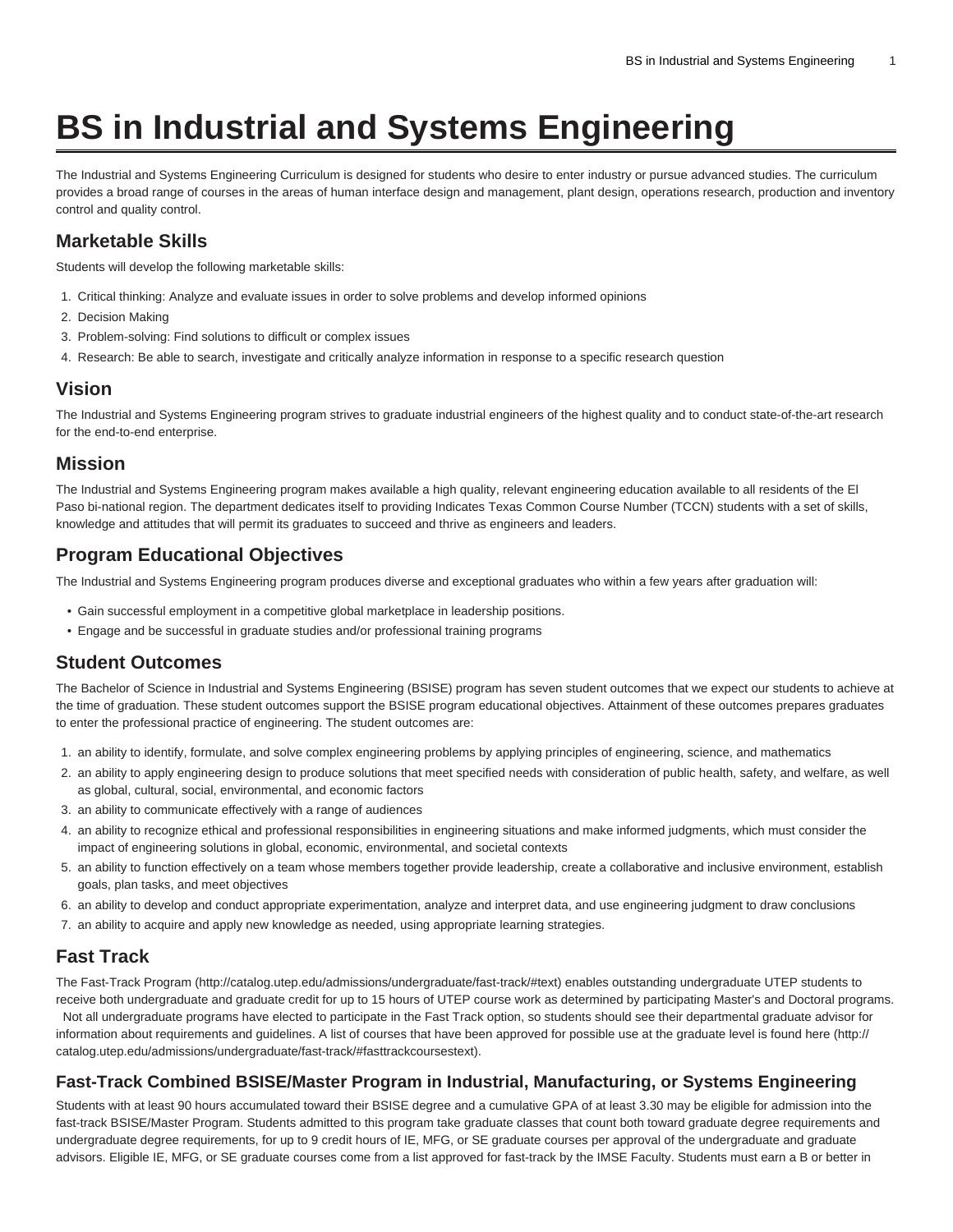the graduate course to count as graduate credit for the Master of Science in Industrial Engineering, Master of Science in Manufacturing Engineering, or for the Master of Science in Systems Engineering. If the grade is a C, it will not count towards the graduate degree but will still count towards the undergraduate degree.

# **Degree Plan**

Required Credits: 120

| Code                                                         | <b>Title</b>                                                                         | <b>Hours</b>              |
|--------------------------------------------------------------|--------------------------------------------------------------------------------------|---------------------------|
| <b>University Core Curriculum</b>                            |                                                                                      |                           |
| Complete the University Core Curriculum requirements. (p. 3) |                                                                                      | 42                        |
|                                                              | Industrial Engineering Designated Core (All courses require a grade of C or better.) |                           |
| <b>Required Courses:</b>                                     |                                                                                      |                           |
| CE 2326                                                      | Econ for Engrs & Scientists                                                          | 3                         |
| <b>CHEM 1105</b>                                             | Laboratory for CHEM 1305                                                             | $\mathbf{1}$              |
| <b>CHEM 1305</b>                                             | <b>General Chemistry</b>                                                             | 3                         |
| <b>MATH 1508</b>                                             | Precalculus ((Listed if completed, but not required))                                | $3-5$                     |
| or MATH 1310                                                 | <b>Trigonometry and Conics</b>                                                       |                           |
| <b>PHYS 2320</b>                                             | <b>Introductory Mechanics</b>                                                        | 3                         |
| <b>PHYS 2120</b>                                             | Laboratory for PHYS 2320                                                             | $\mathbf{1}$              |
|                                                              | Industrial Engineering Prerequisites (All courses require a grade of C or better.)   |                           |
| <b>MATH 1411</b>                                             | Calculus I                                                                           | 4                         |
|                                                              | Industrial Engineering Core (All courses require a grade of C or better.)            |                           |
| <b>Required Courses:</b>                                     |                                                                                      |                           |
| CE 2315                                                      | <b>Statics</b>                                                                       | 3                         |
| or MECH 1321                                                 | <b>Mechanics I-Statics</b>                                                           |                           |
| IE 1333                                                      | <b>Computational Methods</b>                                                         | 3                         |
| <b>MECH 2331</b>                                             | Matl & Manufacturing Processes                                                       | 3                         |
| or MME 2303                                                  | Intro to Materials Sci & Engrg                                                       |                           |
| IE 2333                                                      | <b>Decision Support Systems</b>                                                      | 3                         |
| IE 2377                                                      | Electro-Mechanical Systems                                                           | 3                         |
| or MECH 2342                                                 | <b>Electro Mechanical Systems</b>                                                    |                           |
| or EE 2350                                                   | <b>Electric Circuits I</b>                                                           |                           |
| <b>MATH 1312</b>                                             | Calculus II                                                                          | 3                         |
| <b>MATH 2313</b>                                             | Calculus III                                                                         | 3                         |
| <b>MATH 2326</b>                                             | <b>Differential Equations</b>                                                        | 3                         |
| <b>MECH 1305</b>                                             | Graphic & Design Fundamentals                                                        | 3                         |
| <b>MECH 2131</b>                                             | Manufacturing Engineering Lab                                                        | $\mathbf{1}$              |
| <b>Industrial Engineering Major</b>                          |                                                                                      |                           |
| <b>Required Courses:</b>                                     |                                                                                      |                           |
| IE 3331                                                      | <b>Systems Engineering</b>                                                           | 3                         |
| IE 3334                                                      | Intro to Work Design                                                                 | 3                         |
| IE 3352                                                      | Design of Experiments                                                                | 3                         |
| IE 3373                                                      | Engr Probability & Stat Models <sup>C</sup>                                          | 3                         |
| IE 3390                                                      | Oper Research I: Deter Models                                                        | 3                         |
| IE 4266                                                      | Senior Design                                                                        | $\overline{c}$            |
| IE 4334                                                      | Work Design- Prod. & Safety                                                          | 3                         |
| IE 4353                                                      | Industrial Systems Simulation                                                        | $\mathfrak{S}$            |
| IE 4385                                                      | <b>Statist Quality Cntrl/Reliabil</b>                                                | 3                         |
| IE 4390                                                      | Oper Research II: Stoch Models                                                       | $\ensuremath{\mathsf{3}}$ |
| IE 4391                                                      | Prod Plan & Inv Cont Systs                                                           | 3                         |
| <b>MATH 3323</b>                                             | Matrix Algebra <sup>C</sup>                                                          | $\mathfrak{S}$            |
| <b>MATH 4329</b>                                             | <b>Numerical Analysis</b>                                                            | 3                         |
| <b>Technical Electives:</b>                                  |                                                                                      |                           |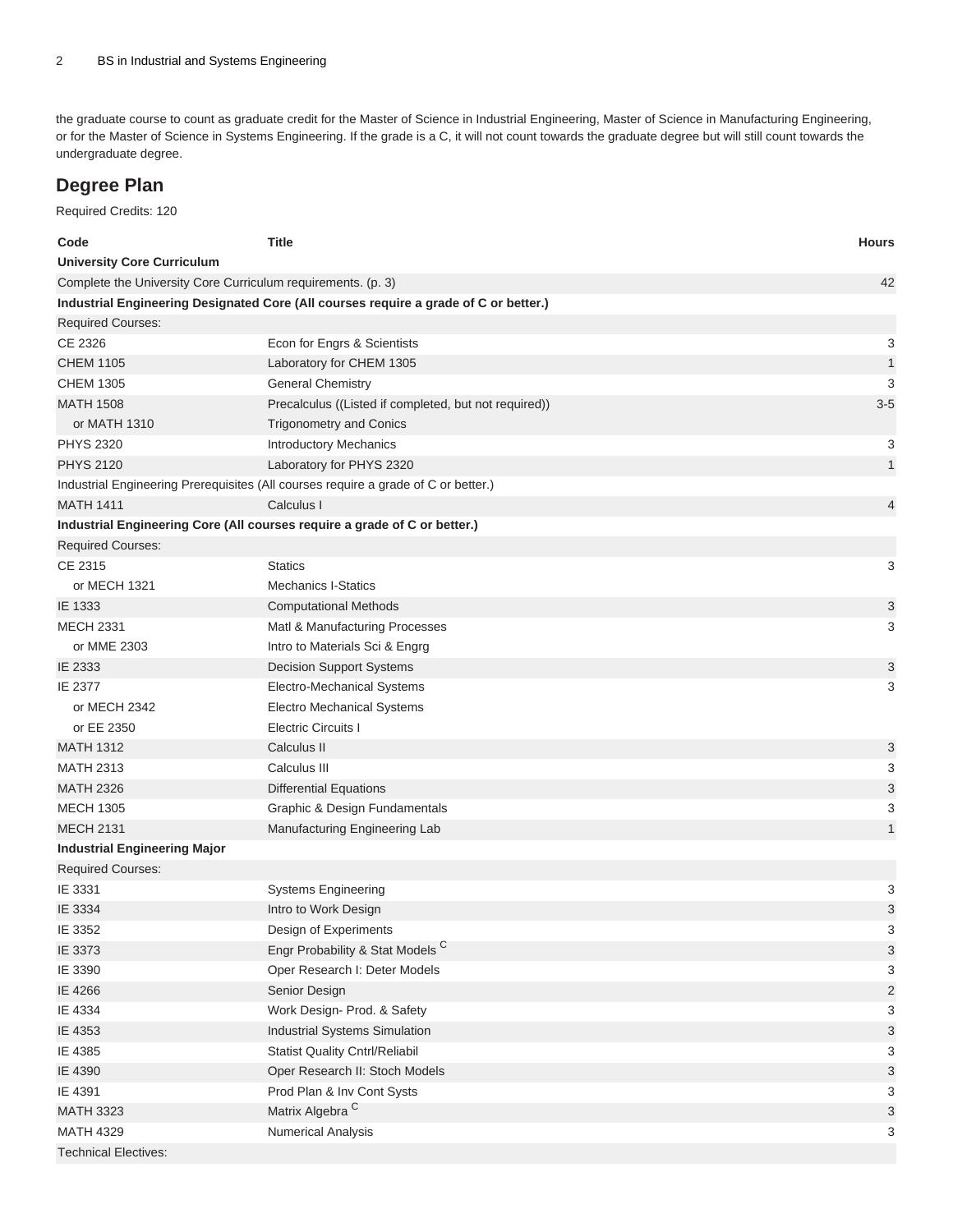Select three courses from the following, or any other upper divison course from the College of Engineering, College of Science, or College of Business Administration: 9

| IE 4371            | <b>Engineering Problems</b>    |     |
|--------------------|--------------------------------|-----|
| IE 4395            | Special Topics Industrial Engr |     |
| IE 4396            | Intl Manufacturing Intern I    |     |
| <b>RWS 3359</b>    | <b>Technical Writing</b>       |     |
| <b>Total Hours</b> |                                | 120 |

**C**

<span id="page-2-0"></span>Courses require a grade of C or better.

### **University Core Curriculum**

The department may make specific suggestions for courses which are most applicable towards your major.

All courses require a C or better

#### **Communication (six hours)**

| Code                                                | Title                                                                                                                                            | <b>Hours</b> |
|-----------------------------------------------------|--------------------------------------------------------------------------------------------------------------------------------------------------|--------------|
|                                                     | The objective of the communication component is to enable the student to communicate effectively in clear and correct prose or orally in a style |              |
| appropriate to the subject, occasion, and audience. |                                                                                                                                                  |              |
| Select six hours of the following:                  |                                                                                                                                                  |              |

| For students whose secondary education was in English: |                                                            |                                 |  |
|--------------------------------------------------------|------------------------------------------------------------|---------------------------------|--|
|                                                        | <b>COMM 1611</b>                                           | Written and Oral Communication  |  |
|                                                        | <b>ENGL 1313</b>                                           | <b>Writing About Literature</b> |  |
|                                                        | <b>RWS 1301</b>                                            | Rhetoric & Composition I        |  |
|                                                        | <b>RWS 1302</b>                                            | Rhetoric & Composition 2        |  |
|                                                        | <b>RWS 1601</b>                                            | Rhetoric, Composition & Comm    |  |
|                                                        | For students whose secondary education was not in English: |                                 |  |
|                                                        | <b>ESOL 1311</b>                                           | Expos Engl Compos-Spkr Esl      |  |
|                                                        | <b>ESOL 1312</b>                                           | Res & Crit Writng Spkr Esl      |  |

**Total Hours 6**

#### **American History (six hours)**

**Code Title Hours**

The objectives of the history component are to expand students' knowledge of the origin and history of the U.S., their comprehension of the past and current role of the U.S. in the world, and their ability to critically evaluate and analyze historical evidence. U.S. history courses (three hours must be Texas history) include:

| <b>HIST 1302</b> | History of U.S. Since 1865 |  |
|------------------|----------------------------|--|
| <b>HIST 1301</b> | History of U.S. to 1865    |  |
|                  |                            |  |

**Total Hours 6**

#### **Language, Philosophy & Culture (three hours)**

| Code     | Title                                                                                                                                           | <b>Hours</b> |
|----------|-------------------------------------------------------------------------------------------------------------------------------------------------|--------------|
|          | The objective of the humanities component is to expand students' knowledge of the human condition and human cultures, especially in relation    |              |
|          | to behaviors, ideas, and values expressed in works of human imagination and thought. Through study in disciplines such as literature and        |              |
|          | philosophy, students engage in critical analysis and develop an appreciation of the humanities as fundamental to the health and survival of any |              |
| society. |                                                                                                                                                 |              |

| Select one of the following: |                               |  |
|------------------------------|-------------------------------|--|
| AFST 2300                    | Intro-African Amer Studies    |  |
| <b>CHIC 2302</b>             | Latina/o Presence in the U.S. |  |
| <b>ENGL 2311</b>             | <b>English Literature</b>     |  |
| <b>ENGL 2312</b>             | <b>English Literature</b>     |  |
| <b>ENGL 2313</b>             | Intro to American Fiction     |  |
| <b>ENGL 2314</b>             | Intro to American Drama       |  |
|                              |                               |  |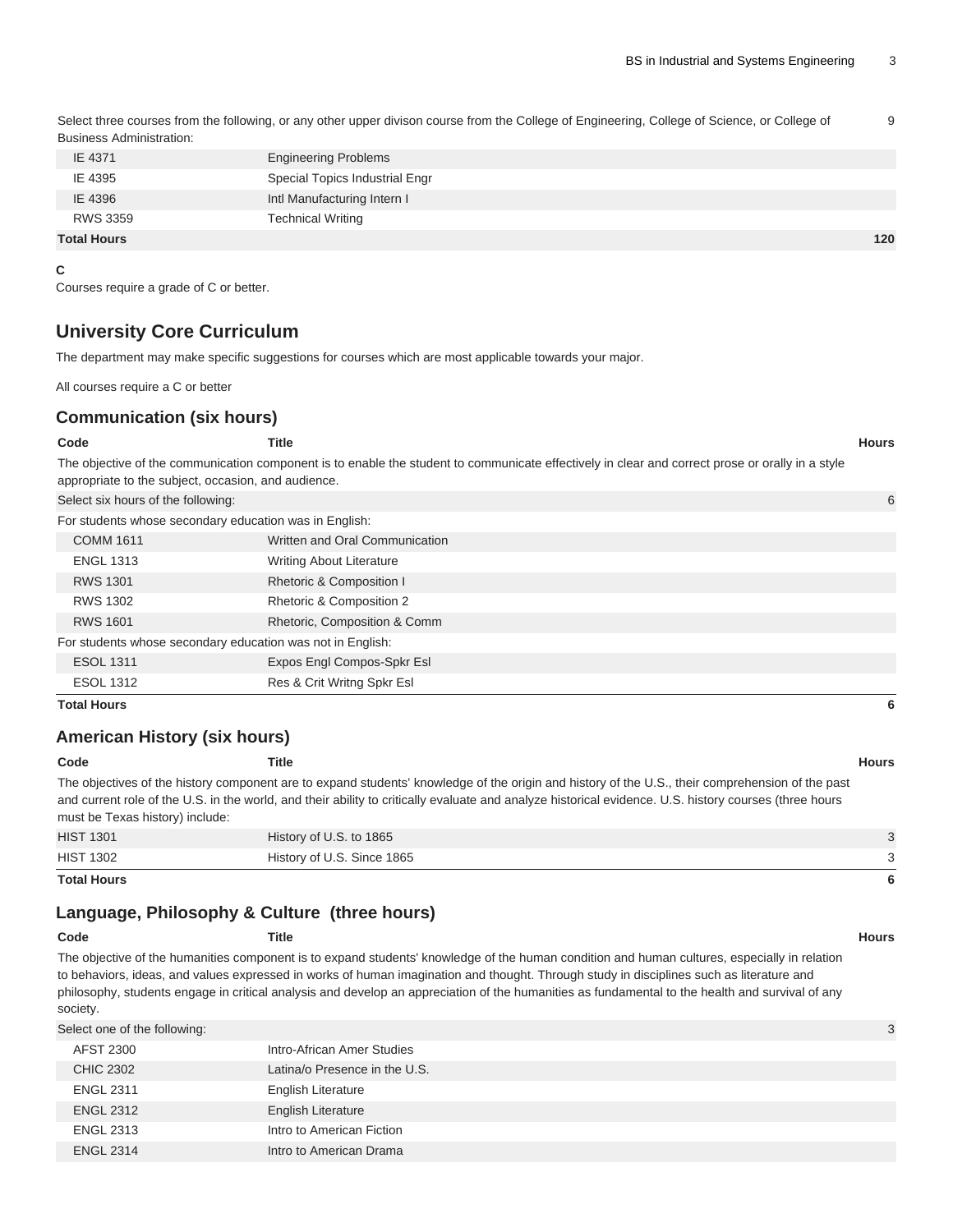| <b>Total Hours</b> |                                | 3 |
|--------------------|--------------------------------|---|
| WS 2350            | <b>Global Feminisms</b>        |   |
| WS 2300            | Introduction to Womens Studies |   |
| <b>SPAN 2340</b>   | Seeing & Naming: Conversations |   |
| RS 1301            | Introduct to Religious Studies |   |
| <b>PHIL 2306</b>   | <b>Ethics</b>                  |   |
| <b>PHIL 1301</b>   | Introduction to Philosophy     |   |
| <b>HIST 2302</b>   | World History Since 1500       |   |
| <b>HIST 2301</b>   | World History to 1500          |   |
| <b>FREN 2322</b>   | Making of the "Other" Americas |   |
| <b>ENGL 2318</b>   | Intro to American Poetry       |   |
|                    |                                |   |

### **Mathematics (three hours)**

#### **Code Title Hours**

The objective of the mathematics component is to develop a quantitatively literate college graduate. Every college graduate should be able to apply basic mathematical tools in the solution of real-world problems.

Select one of the following: 3

| <b>MATH 1309</b>                                                     | College Algebra                       |
|----------------------------------------------------------------------|---------------------------------------|
| <b>MATH 1310</b>                                                     | <b>Trigonometry and Conics</b>        |
| <b>MATH 1319</b>                                                     | Math in the Modern World              |
| <b>MATH 1320</b>                                                     | Math for Social Sciences I            |
| <b>MATH 1411</b>                                                     | Calculus I                            |
| <b>MATH 1508</b>                                                     | Precalculus <sup>1,2</sup>            |
| <b>MATH 2301</b>                                                     | Math for Social Sciences II           |
| <b>STAT 1380</b>                                                     | <b>Statistical Literacy</b>           |
| <b>STAT 2480</b>                                                     | <b>Elementary Statistical Methods</b> |
| 1 A higher-level course in the calculus sequence can be substituted. |                                       |

2 TCCN MATH 1314 will also satisfy this requirement.

**Total Hours 3**

### **Life & Physical Sciences (six hours)**

#### **Code Title Hours**

The objective of the study of the natural sciences is to enable the student to understand, construct, and evaluate relationships in the natural sciences, and to enable the student to understand the bases for building and testing theories. The courses listed are for non-majors; the major courses in the discipline can be substituted for the non-major sequence. A minimum of two semesters of lecture and one semester of laboratory associated with one of the courses, or two semesters of combined (3 credit) lecture-laboratory courses (Only six hours apply toward the required

| I | × |
|---|---|
|   |   |

| Select one of the following: |                               | $1 - 4$ |
|------------------------------|-------------------------------|---------|
| <b>ASTR 1107</b>             | Astronomy Lab I               |         |
| <b>ASTR 1307</b>             | Elem Astronomy-Solar System   |         |
| <b>ASTR 1308</b>             | Elem Astr Stars & Galaxies    |         |
| <b>BIOL 1103</b>             | Introductory Biology Lab      |         |
| <b>BIOL 1104</b>             | Human Biology Laboratory      |         |
| <b>BIOL 1107</b>             | Topics in Study of Life I     |         |
| <b>BIOL 1108</b>             | Organismal Biology Laboratory |         |
| <b>BIOL 1203</b>             | <b>Introductory Biology</b>   |         |
| <b>BIOL 1304</b>             | Human Biology                 |         |
| <b>BIOL 1305</b>             | <b>General Biology</b>        |         |
| <b>BIOL 1306</b>             | <b>Organismal Biology</b>     |         |
| <b>BIOL 2111</b>             | Human Anat/Physio Lab I       |         |
| <b>BIOL 2113</b>             | Human Anat/Physio Lab II      |         |
| <b>BIOL 2311</b>             | Human Anat/Physiology I       |         |
| <b>BIOL 2313</b>             | Human Anat/Physiology II      |         |
|                              |                               |         |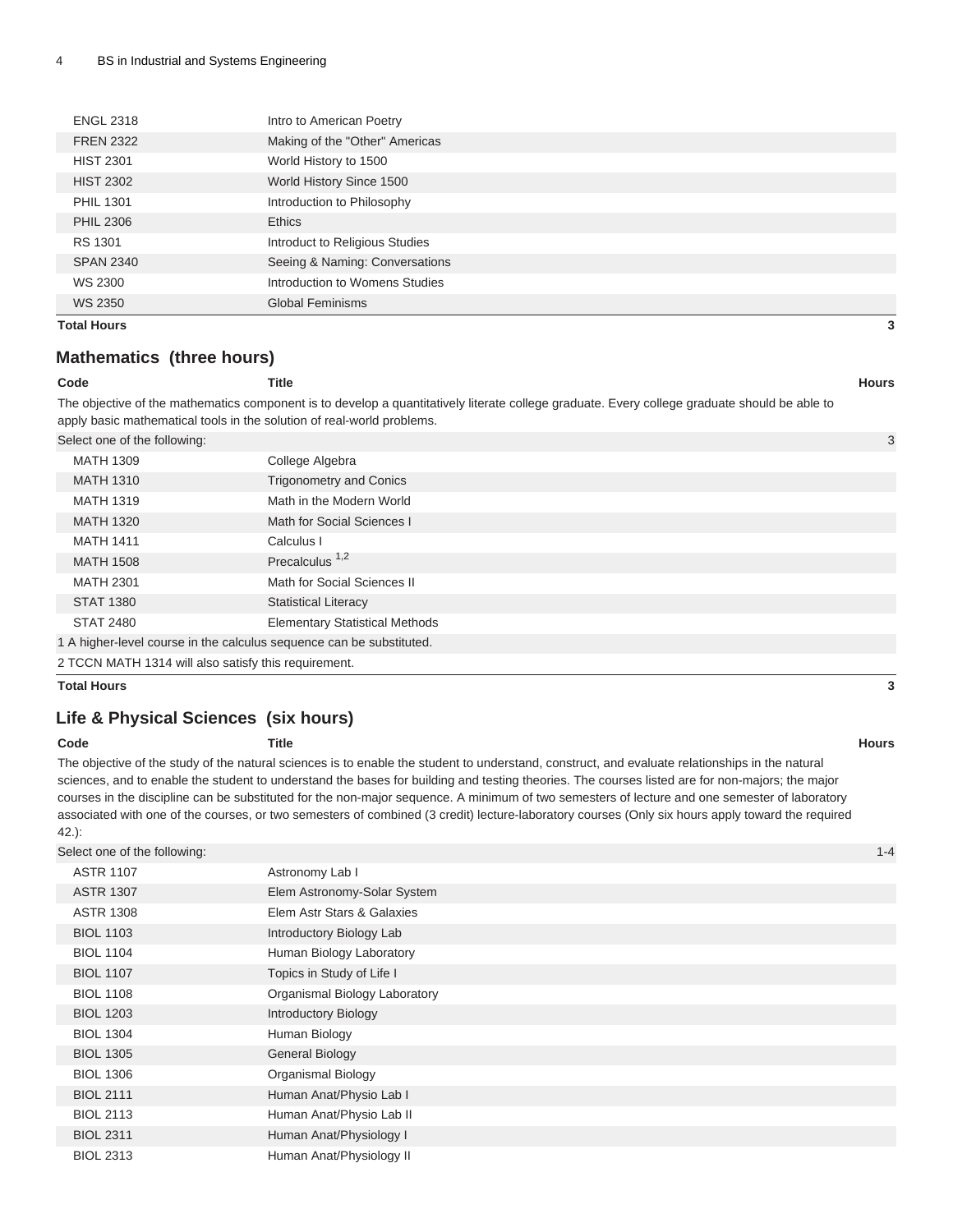| <b>CHEM 1105</b>   | Laboratory for CHEM 1305         |   |
|--------------------|----------------------------------|---|
| <b>CHEM 1106</b>   | Laboratory for CHEM 1306         |   |
| <b>CHEM 1107</b>   | Intro General Chemistry Lab      |   |
| <b>CHEM 1108</b>   | Intro Organic & Biochem Lab      |   |
| <b>CHEM 1305</b>   | <b>General Chemistry</b>         |   |
| <b>CHEM 1306</b>   | <b>General Chemistry</b>         |   |
| <b>CHEM 1307</b>   | Intro to General Chemistry       |   |
| <b>CHEM 1308</b>   | Intro Organic & Biochemistry     |   |
| <b>ESCI 1101</b>   | Environmental Sci. Lab           |   |
| <b>ESCI 1102</b>   | Non-major Lab for ESCI 1301      |   |
| <b>ESCI 1202</b>   | Intro to Environment Science 2   |   |
| <b>ESCI 1301</b>   | Intro to Environmental Sci       |   |
| <b>GEOG 1106</b>   | Laboratory for GEOG 1306         |   |
| <b>GEOG 1306</b>   | Physical Geography               |   |
| <b>GEOL 1103</b>   | Lab for GEOL 1313                |   |
| <b>GEOL 1104</b>   | Lab for GEOL 1314                |   |
| <b>GEOL 1111</b>   | Principles of Earth Sci - Lab    |   |
| <b>GEOL 1112</b>   | Laboratory for Geology 1212      |   |
| <b>GEOL 1211</b>   | Principles of Earth Sciences     |   |
| <b>GEOL 1212</b>   | Principles of Earth Science      |   |
| <b>GEOL 1230</b>   | The Blue Planet                  |   |
| <b>GEOL 1231</b>   | Natural Hazards                  |   |
| <b>GEOL 1313</b>   | Intro to Physical Geology        |   |
| <b>GEOL 1314</b>   | Intro to Historical Geol         |   |
| <b>HSCI 2302</b>   | <b>Fundamentals of Nutrition</b> |   |
| <b>HSCI 2303</b>   | <b>Wellness Dynamics</b>         |   |
| <b>MICR 2330</b>   | Microorganisms and Disease       |   |
| <b>PHYS 1403</b>   | General Physics I                |   |
| <b>PHYS 1404</b>   | <b>General Physics II</b>        |   |
| <b>PHYS 2120</b>   | Laboratory for PHYS 2320         |   |
| <b>PHYS 2121</b>   | Laboratory for PHYS 2321         |   |
| <b>PHYS 2320</b>   | Introductory Mechanics           |   |
| <b>PHYS 2321</b>   | Introductory Electromagnetism    |   |
| <b>Total Hours</b> |                                  | 6 |

#### **Political Science (six hours)**

| Code              | Title                                                                                                                                              | <b>Hours</b> |
|-------------------|----------------------------------------------------------------------------------------------------------------------------------------------------|--------------|
|                   | The objectives of the political science component are to expand students' knowledge of the origin and evolution of the U.S. and Texas              |              |
|                   | political systems, focusing on the growth of political institutions, and on the constitutions of Texas and the United States; and to enhance their |              |
|                   | understanding of federalism, states rights, and individual civil liberties, rights, and responsibilities.                                          |              |
| Required Courses: |                                                                                                                                                    |              |

| <b>Total Hours</b> |                           |        |
|--------------------|---------------------------|--------|
| <b>POLS 2311</b>   | American Gover & Politics | $\sim$ |
| <b>POLS 2310</b>   | Introduction to Politics  |        |
|                    |                           |        |

#### **Social and Behavioral Sciences (three hours)**

#### **Code Title Hours**

The objective of the social and behavioral science component is to increase students' knowledge of how social and behavioral scientists discover, describe, and explain the behaviors and interactions among individuals, groups, institutions, events, and ideas. Such knowledge will better equip students to understand themselves and the roles they play in addressing the issues facing humanity.

Select one of the following: 33

| ANTH 1301        | Intro-Phys Anth/Archeolog   |
|------------------|-----------------------------|
| <b>ANTH 1302</b> | Intro-Cultural Anthropology |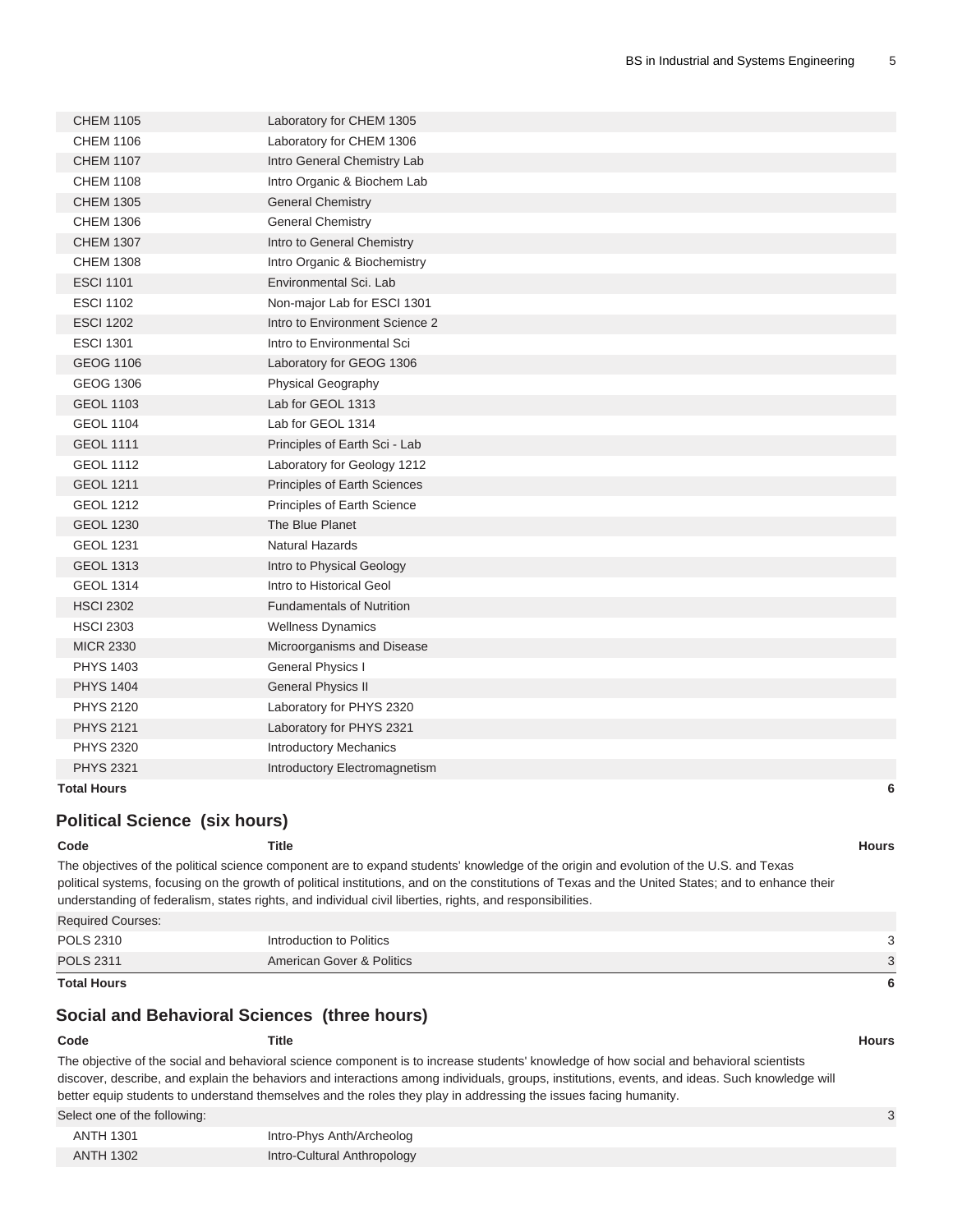| <b>Total Hours</b> |                                | 3 |
|--------------------|--------------------------------|---|
| <b>SOCI 1310</b>   | <b>Cultural Geography</b>      |   |
| <b>SOCI 1301</b>   | Introduction to Sociology      |   |
| <b>PSYC 1301</b>   | Introduction to Psychology     |   |
| <b>LING 2340</b>   | Lang. Inside & Out: Sel Topics |   |
| <b>LING 2320</b>   | An Intro. to Linguistics       |   |
| <b>LEAD 2300</b>   | <b>Community Service</b>       |   |
| <b>GEOG 1310</b>   | <b>Cultural Geography</b>      |   |
| <b>ENGL 2320</b>   | Introduction to Linguistics    |   |
| <b>EDU 1342</b>    | Action Research in Classrooms  |   |
| <b>EDPC 1301</b>   | Introduction to Ed Psychology  |   |
| <b>ECON 2304</b>   | Principles of Microeconomics   |   |
| <b>ECON 2303</b>   | Principles of Macroeconomics   |   |
| <b>COMM 2372</b>   | Mass Media and Society         |   |
| <b>COMM 2350</b>   | Interpersonal Communication    |   |
| <b>ASIA 2300</b>   | <b>Asian American Studies</b>  |   |
| CE 2326            | Econ for Engrs & Scientists    |   |
| <b>ANTH 2320</b>   | Intro to Linguistics           |   |
| <b>ANTH 1310</b>   | <b>Cultural Geography</b>      |   |
|                    |                                |   |

#### **Creative Arts (three hours)**

#### **Code Title Hours**

The objective of the visual and performing arts component is to expand students' knowledge and appreciation of the human imagination as expressed through works of visual art, dance, music, theatre and film. Through study in these disciplines, students will form aesthetic judgments and develop an appreciation of the arts as fundamental to the health and survival of any society.

Select one of the following: 3

|                  |                               | $\tilde{\phantom{a}}$ |
|------------------|-------------------------------|-----------------------|
| ART 1300         | Art Appreciation              |                       |
| <b>ARTH 1305</b> | History of Art I              |                       |
| <b>ARTH 1306</b> | History of Art II             |                       |
| <b>CHIC 1311</b> | Chicana/o Fine Arts Appreciat |                       |
| <b>DANC 1304</b> | Dance Appreciation            |                       |
| <b>FILM 1390</b> | Intro-Art of Motion Pict.     |                       |
| <b>MUSL 1324</b> | <b>Music Appreciation</b>     |                       |
| <b>MUSL 1327</b> | Jazz to Rock                  |                       |
| <b>MUSL 2321</b> | Music, Culture, and Society   |                       |
| <b>THEA 1313</b> | Introduction to Theatre       |                       |

**Total Hours 3**

### **Component Area Option (six hours)**

| Code                         | Title |                                                                                                                                                                                                                                                                                           | <b>Hours</b> |
|------------------------------|-------|-------------------------------------------------------------------------------------------------------------------------------------------------------------------------------------------------------------------------------------------------------------------------------------------|--------------|
|                              |       | The objective of the institutionally designated option component is to develop the critical thinking skills and academic tools required to be an<br>effective learner. Special emphasis is placed on the use of technology in problem-solving, communications, and knowledge acquisition. |              |
| Select two of the following: |       |                                                                                                                                                                                                                                                                                           |              |

| <b>BUSN 1301</b> | Intro to Global Business        |
|------------------|---------------------------------|
| <b>COMM 1301</b> | <b>Public Speaking</b>          |
| <b>COMM 1302</b> | <b>Business/Profession Comm</b> |
| CS 1310          | Intro-Computational Thinking    |
| CS 1320          | Computer Programming Sci/Engr   |
| EL 1301          | Eng Innovation and Leadership   |
| <b>LEAD 1300</b> | Introduction to Leadership      |
| <b>SCI 1301</b>  | Inquiry in Math & Science       |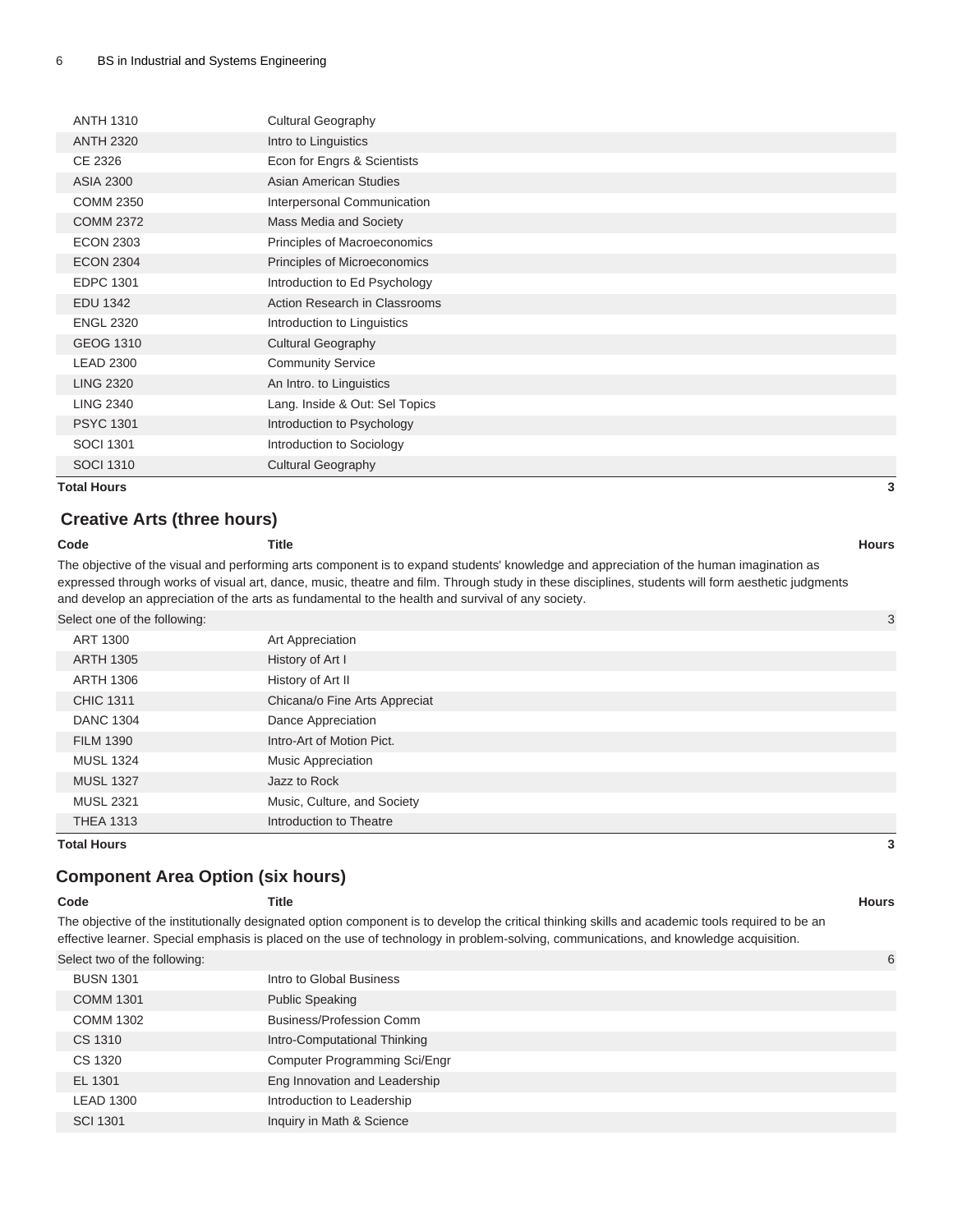| <b>UNIV 1301</b>                    | Seminar/Critical Inquiry                                                  |                |
|-------------------------------------|---------------------------------------------------------------------------|----------------|
| <b>Total Hours</b>                  |                                                                           | 6              |
| 4-Year Sample Degree Plan           |                                                                           |                |
|                                     | <b>BS Industrial and Systems Engineering (Starting with Pre-Calculus)</b> |                |
|                                     |                                                                           |                |
| Code                                | <b>Title</b>                                                              | <b>Hours</b>   |
|                                     | <b>BACHELOR OF SCIENCE IN INDUSTRIAL AND SYSTEMS ENGINEERING</b>          |                |
| <b>Summer</b><br><b>MATH 1508</b>   |                                                                           |                |
|                                     | Precalculus                                                               | $3 - 5$        |
| or MATH 1310<br><b>FRESHMAN</b>     | <b>Trigonometry and Conics</b>                                            |                |
| Fall                                |                                                                           |                |
| <b>CHEM 1305</b>                    | <b>General Chemistry</b>                                                  | $\overline{4}$ |
| & CHEM 1105                         | and Laboratory for CHEM 1305 <sup>+</sup>                                 |                |
| IE 1333                             | <b>Computational Methods</b>                                              | 3              |
| <b>MATH 1411</b>                    | Calculus I <sup>+</sup>                                                   | 4              |
| <b>RWS 1301</b>                     | Rhetoric & Composition I <sup>+</sup>                                     | 3              |
| <b>UNIV 1301</b>                    | Seminar/Critical Inquiry <sup>+</sup>                                     | 3              |
| <b>Spring</b>                       |                                                                           |                |
| IE 2333                             | <b>Decision Support Systems</b>                                           | 3              |
| <b>MATH 1312</b>                    | Calculus II <sup>+</sup>                                                  | 3              |
| <b>MME 2303</b>                     | Intro to Materials Sci & Engrg <sup>+</sup>                               | 3              |
| or MECH 2331                        | Matl & Manufacturing Processes                                            |                |
| <b>PHYS 2320</b>                    | <b>Introductory Mechanics</b>                                             | 3              |
| <b>PHYS 2120</b>                    | Laboratory for PHYS 2320                                                  | $\mathbf{1}$   |
| <b>RWS 1302</b>                     | Rhetoric & Composition 2 <sup>+</sup>                                     | 3              |
| <b>SOPHOMORE</b>                    |                                                                           |                |
| Fall                                |                                                                           |                |
| CE 2315                             | Statics <sup>+</sup>                                                      | 3              |
| or MECH 1321                        | <b>Mechanics I-Statics</b>                                                |                |
| <b>COMM 1302</b>                    | <b>Business/Profession Comm</b>                                           | 3              |
| <b>HIST 1302</b>                    | History of U.S. Since 1865 <sup>+</sup>                                   | 3              |
| <b>MATH 2313</b>                    | Calculus III <sup>+</sup>                                                 | 3              |
| <b>MECH 1305</b>                    | Graphic & Design Fundamentals <sup>+</sup>                                | 3              |
| Spring                              |                                                                           |                |
| IE 2377                             | Electro-Mechanical Systems <sup>+</sup>                                   | 3              |
| or MECH 2342                        | <b>Electro Mechanical Systems</b>                                         |                |
| or EE 2350                          | <b>Electric Circuits I</b>                                                |                |
| IE 3373                             | Engr Probability & Stat Models <sup>+</sup>                               | 3              |
| <b>MATH 3323</b>                    | Matrix Algebra <sup>+</sup>                                               | 3              |
| <b>POLS 2310</b>                    | Introduction to Politics <sup>+</sup>                                     | 3              |
| Creative Arts elective <sup>+</sup> |                                                                           | 3              |
| <b>JUNIOR</b>                       |                                                                           |                |
| Fall                                |                                                                           |                |
| CE 2326                             | Econ for Engrs & Scientists <sup>+</sup>                                  | 3              |
| <b>HIST 1301</b>                    | History of U.S. to 1865 <sup>+</sup>                                      | 3              |
| IE 3390                             | Oper Research I: Deter Models                                             | 3              |
| <b>MATH 2326</b>                    | Differential Equations <sup>+</sup>                                       | 3              |
| <b>MATH 4329</b>                    | <b>Numerical Analysis</b>                                                 | 3              |
| <b>Spring</b>                       |                                                                           |                |
| IE 3334                             | Intro to Work Design                                                      | 3              |
| IE 3352                             | Design of Experiments                                                     | 3              |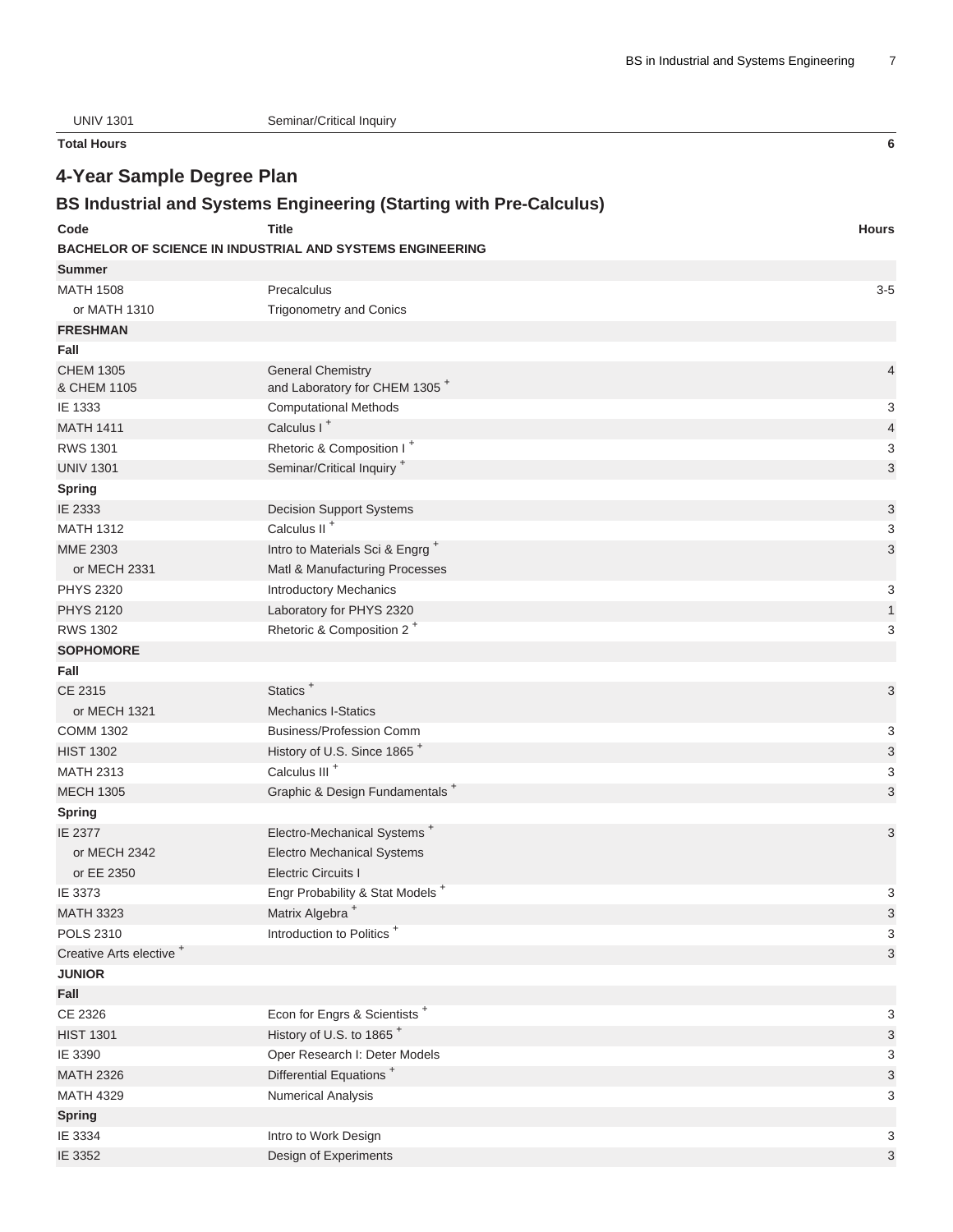| IE 4334                       | Work Design- Prod. & Safety            | 3              |
|-------------------------------|----------------------------------------|----------------|
| <b>PHIL 2306</b>              | <b>Ethics</b>                          | 3              |
| <b>POLS 2311</b>              | American Gover & Politics <sup>+</sup> | 3              |
| <b>SENIOR</b>                 |                                        |                |
| Fall                          |                                        |                |
| IE 3331                       | <b>Systems Engineering</b>             | $\mathfrak{S}$ |
| IE 4353                       | <b>Industrial Systems Simulation</b>   | 3              |
| IE 4391                       | Prod Plan & Inv Cont Systs             | 3              |
| <b>Technical Elective I</b>   |                                        | 3              |
| <b>Technical Elective III</b> |                                        | $\mathbf{3}$   |
| <b>Spring</b>                 |                                        |                |
| IE 4266                       | Senior Design                          | $\overline{c}$ |
| IE 4385                       | <b>Statist Quality Cntrl/Reliabil</b>  | 3              |
| IE 4390                       | Oper Research II: Stoch Models         | 3              |
| <b>MECH 2131</b>              | Manufacturing Engineering Lab          |                |
| <b>Technical Elective II</b>  |                                        | 3              |
| Notes:                        |                                        |                |

+ Grade of "C" or better required.

Technical Electives: Select three courses from the following IE 4333, IE 4371, IE 4395, IE 4396, IE 4397; RWS 3359; or any Junior or Senior level course from the College of Engineering, College of Science, or College of Business Administration

| <b>Total Hours</b>                                                    |                                                                       | 123-125                   |  |  |
|-----------------------------------------------------------------------|-----------------------------------------------------------------------|---------------------------|--|--|
| <b>BS Industrial and Systems Engineering (Starting with Calculus)</b> |                                                                       |                           |  |  |
| Code                                                                  | <b>Title</b>                                                          | <b>Hours</b>              |  |  |
|                                                                       | <b>BACHELOR OF SCIENCE IN INDUSTRIAL AND SYSTEMS ENGINEERING</b>      |                           |  |  |
| <b>FRESHMAN</b>                                                       |                                                                       |                           |  |  |
| Fall                                                                  |                                                                       |                           |  |  |
| <b>CHEM 1305</b><br>& CHEM 1105                                       | <b>General Chemistry</b><br>and Laboratory for CHEM 1305 <sup>+</sup> | $\overline{4}$            |  |  |
| IE 1333                                                               | <b>Computational Methods</b>                                          | 3                         |  |  |
| <b>MATH 1411</b>                                                      | Calculus I <sup>+</sup>                                               | $\overline{4}$            |  |  |
| <b>RWS 1301</b>                                                       | Rhetoric & Composition I <sup>+</sup>                                 | 3                         |  |  |
| <b>UNIV 1301</b>                                                      | Seminar/Critical Inquiry <sup>+</sup>                                 | $\sqrt{3}$                |  |  |
| Spring                                                                |                                                                       |                           |  |  |
| IE 2333                                                               | <b>Decision Support Systems</b>                                       | $\ensuremath{\mathsf{3}}$ |  |  |
| <b>MATH 1312</b>                                                      | Calculus II <sup>+</sup>                                              | 3                         |  |  |
| <b>MME 2303</b>                                                       | Intro to Materials Sci & Engrg <sup>+</sup>                           | $\mathbf{3}$              |  |  |
| or MECH 2331                                                          | Matl & Manufacturing Processes                                        |                           |  |  |
| <b>PHYS 2320</b>                                                      | <b>Introductory Mechanics</b>                                         | 3                         |  |  |
| <b>PHYS 2120</b>                                                      | Laboratory for PHYS 2320                                              | $\mathbf{1}$              |  |  |
| <b>RWS 1302</b>                                                       | Rhetoric & Composition 2 <sup>+</sup>                                 | 3                         |  |  |
| <b>SOPHOMORE</b>                                                      |                                                                       |                           |  |  |
| Fall                                                                  |                                                                       |                           |  |  |
| <b>CE 2315</b>                                                        | Statics <sup>+</sup>                                                  | 3                         |  |  |
| or MECH 1321                                                          | <b>Mechanics I-Statics</b>                                            |                           |  |  |
| <b>COMM 1302</b>                                                      | <b>Business/Profession Comm</b>                                       | 3                         |  |  |
| <b>HIST 1302</b>                                                      | History of U.S. Since 1865 <sup>+</sup>                               | $\ensuremath{\mathsf{3}}$ |  |  |
| <b>MATH 2313</b>                                                      | Calculus III <sup>+</sup>                                             | 3                         |  |  |
| <b>MECH 1305</b>                                                      | Graphic & Design Fundamentals <sup>+</sup>                            | $\sqrt{3}$                |  |  |
| <b>Spring</b>                                                         |                                                                       |                           |  |  |
| IE 2377                                                               | Electro-Mechanical Systems <sup>+</sup>                               | 3                         |  |  |
| or MECH 2342                                                          | <b>Electro Mechanical Systems</b>                                     |                           |  |  |